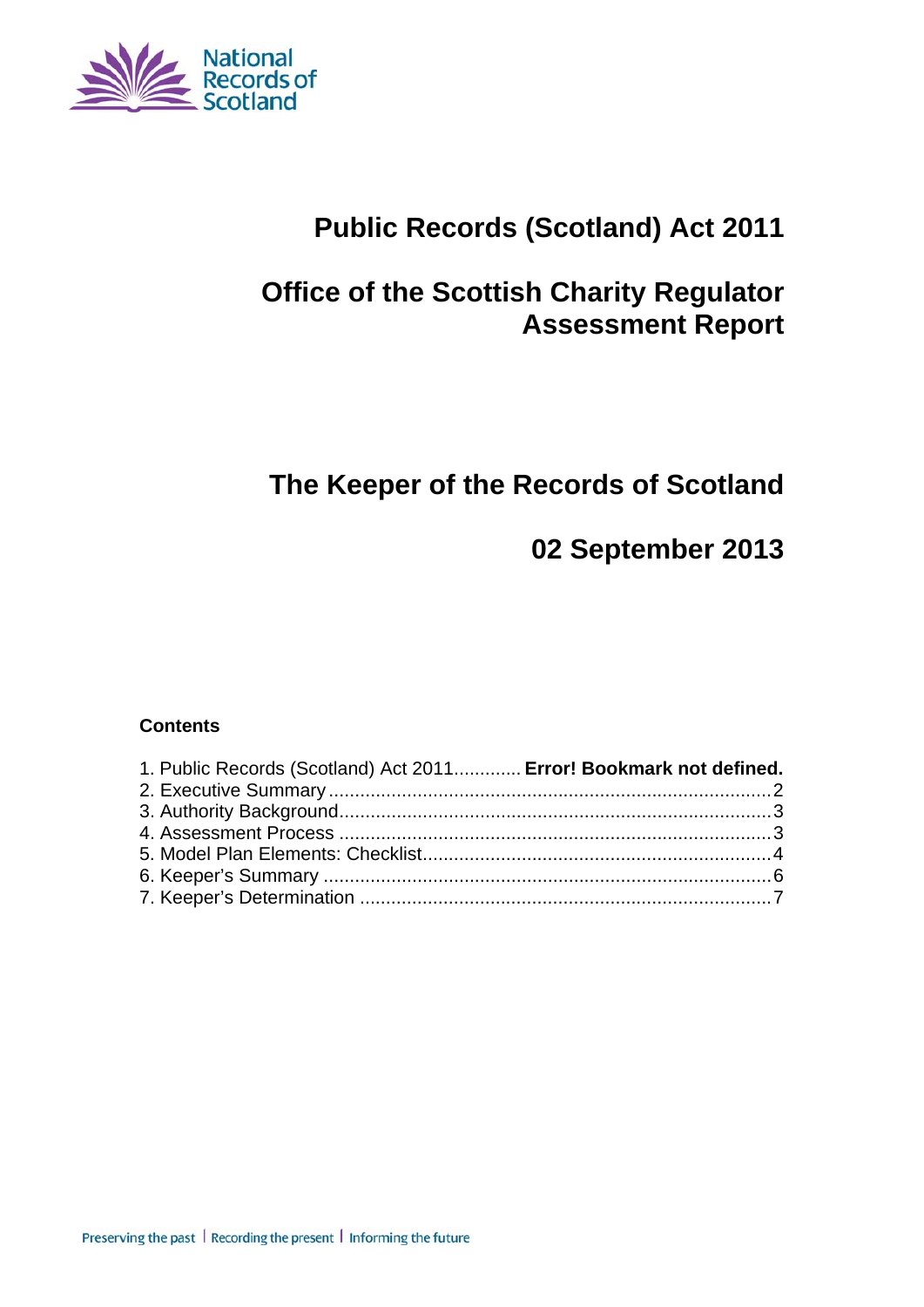## **1. Public Records (Scotland) Act 2011**

The Public Records (Scotland) Act 2011 (the Act) received Royal assent on 20 April 2011. It is the first new public records legislation in Scotland since 1937 and came fully into force on 1 January 2013. Its primary aim is to promote efficient and accountable record keeping by named Scottish public authorities.

The Act has its origins in *The Historic Abuse Systemic Review: Residential Schools and Children's Homes in Scotland 1950-1995* (The Shaw Report) published in 2007. The Shaw Report recorded how its investigations were hampered by poor record keeping and found that thousands of records had been created, but were then lost due to an inadequate legislative framework and poor records management. Crucially, it demonstrated how former residents of children's homes were denied access to information about their formative years. The Shaw Report demonstrated that management of records in all formats (paper and electronic) is not just a bureaucratic process, but central to good governance and should not be ignored. A follow-up review of public records legislation by the Keeper of the Records of Scotland (the Keeper) found further evidence of poor records management across the public sector. This resulted in the passage of the Act by the Scottish Parliament in March 2011.

The Act requires a named authority to prepare and implement a records management plan (RMP) which must set out proper arrangements for the management of its records. A plan must clearly describe the way the authority cares for the records that it creates, in any format, whilst carrying out its business activities. The RMP must be agreed with the Keeper and regularly reviewed.

## **2. Executive Summary**

This report sets out the findings of the Keeper's assessment of the RMP of the **Office of the Scottish Charity Regulator** by the Public Records (Scotland) Act 2011 Assessment Team following its submission to the Keeper on 1st July 2013*.*

The assessment considered whether the RMP of the *Office of the Scottish Charity Regulator* was developed with proper regard to the 14 elements of the Keeper's statutory Model Records Management Plan (the Model Plan) under section 8(3) of the Act, and whether in this respect it complies with it and the specific requirements of the Act.

The outcome of the assessment and the Keeper's decision on whether the RMP of the *Office of the Scottish Charity Regulator* complies with the Act can be found under section 7 of this report with relevant recommendations.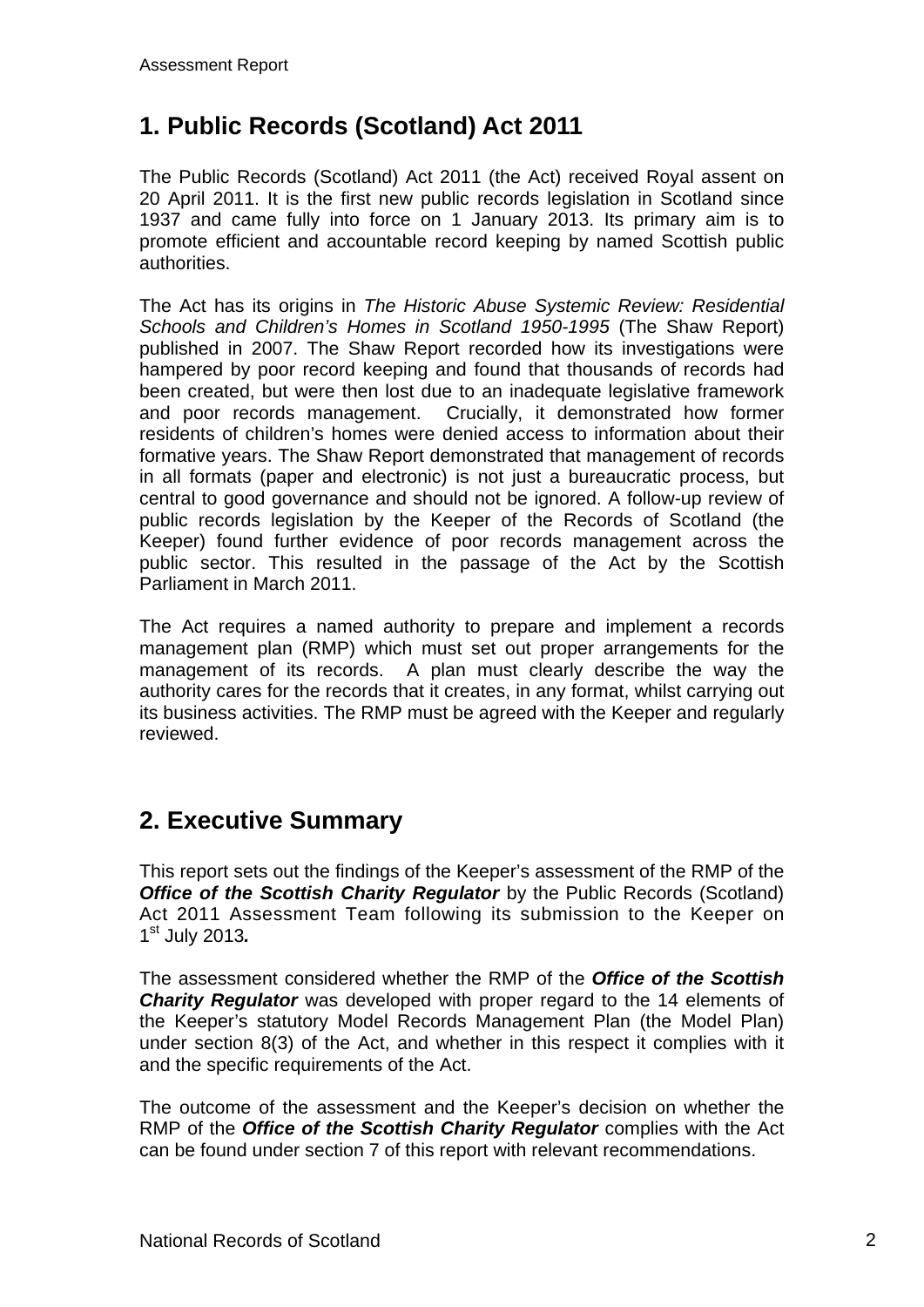# **3. Authority Background**

The Office of the Scottish Charity Regulator (OSCR) is the independent regulator and registrar for over 23,000 Scottish charities, including community groups, religious charities, schools, universities, grant-giving charities and major care providers.

It was set up to: Increase public confidence in charities through effective regulation; increase transparency and public accountability of charities; increase charity trustees' compliance with the 2005 Act; establish and maintain OSCR as a trusted, effective and innovative regulator; minimise the burden of regulation on charities wherever possible, with particular emphasis on reducing multiple reporting and to operate effectively and efficiently, demonstrating a commitment to the principles and practice of Best Value.

OSCR became a Non-Ministerial Department and part of the Scottish Administration following commencement of the Charities and Trustee Investment (Scotland) Act 2005.

#### **4. Keeper's Assessment Process**

The RMP was assessed by the Public Records (Scotland) Act Assessment Team on behalf of the Keeper. Assessors used the checklist elements listed in section 5, to establish whether the *Office of the Scottish Charity Regulator's* RMP was developed with proper regard to the elements of the Model Plan and is compliant with the Act. The assessment also considered whether there was sufficient supporting evidence of such compliance.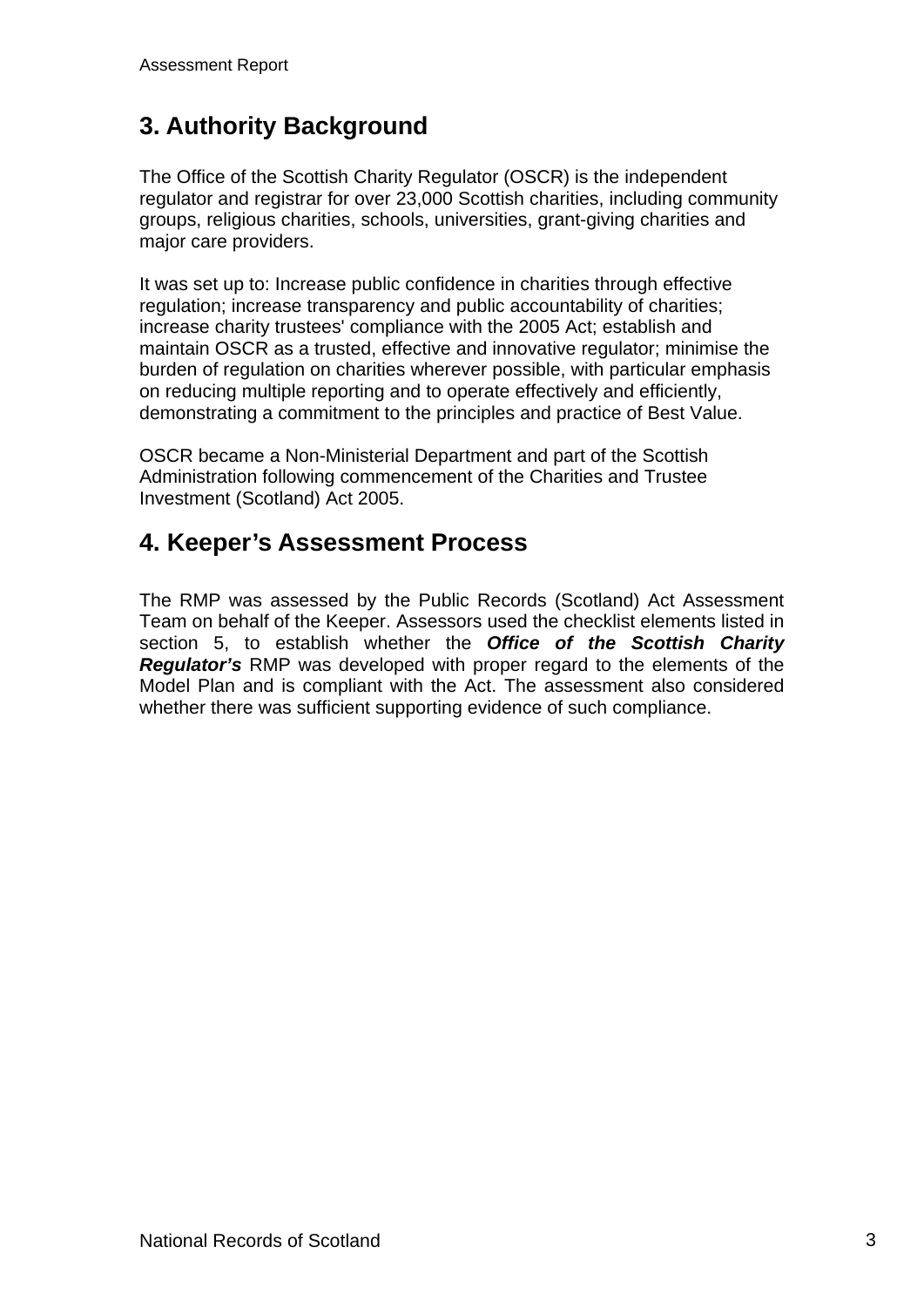# **5. Model Plan Elements: Checklist**

| <b>Element</b>                                       | <b>Present</b> | <b>Evidence</b> | <b>Notes</b>                                                                                                                                                                                                                                                                                                                                                                                                                                                                                                                                                                                                                                                                                                                                                                                                                               |
|------------------------------------------------------|----------------|-----------------|--------------------------------------------------------------------------------------------------------------------------------------------------------------------------------------------------------------------------------------------------------------------------------------------------------------------------------------------------------------------------------------------------------------------------------------------------------------------------------------------------------------------------------------------------------------------------------------------------------------------------------------------------------------------------------------------------------------------------------------------------------------------------------------------------------------------------------------------|
| 1. Senior<br><b>Officer</b><br>Compulsory<br>element |                |                 | David Robb, OSCR's Chief Executive and<br>Accountable Officer takes responsibility for<br>the RMP and formally endorses it in a<br>covering letter to the Keeper.                                                                                                                                                                                                                                                                                                                                                                                                                                                                                                                                                                                                                                                                          |
| 2. Records<br>Manager<br>Compulsory<br>element       |                |                 | David Perkins, OSCR's Information Manager<br>is the responsible records manager. His<br>responsibilities are set out as section 2.2.3 of<br>the RMP. This also provides evidence for<br>element 12.                                                                                                                                                                                                                                                                                                                                                                                                                                                                                                                                                                                                                                        |
| 3. Policy<br>Compulsory<br>element                   |                |                 | Section 1 of the RMP is the records<br>management policy which sets out the<br>importance the authority places on<br>appropriate records management and explains<br>the risks of poor provision. In fact, the entire<br>RMP could be taken as an extended records<br>management policy. The importance of good<br>record keeping is stressed in the introduction<br>to the business classification scheme<br>document which was also submitted in<br>evidence. The records management policy<br>mentions FOISA and PRSA.<br>The policy explains the regulatory<br>environment that OSCR operates under and is<br>mapped against ISO15489                                                                                                                                                                                                   |
| 4. Business<br>Classification                        |                |                 | OSCR has submitted a full 61 page business<br>classification scheme covering the entire<br>authority. This scheme includes the retention<br>period allocated to each type of record and is<br>reviewed annually. The business classification<br>is 'functional at a broad level with subject<br>based sub-classes'. The benefits of adopting a<br>functional system are explained in the<br>business classification document. There is a<br>clear explanation of the<br>Function/Activity/Transaction levels of the<br>classification. OSCR uses an EDRMS<br>(currently Objective) for most of its corporate<br>records although some paper files are kept.<br>The resulting hybrid system is adequately<br>dealt with in the business classification<br>scheme supplied. The system is managed so<br>that OSCR staff are only able to add |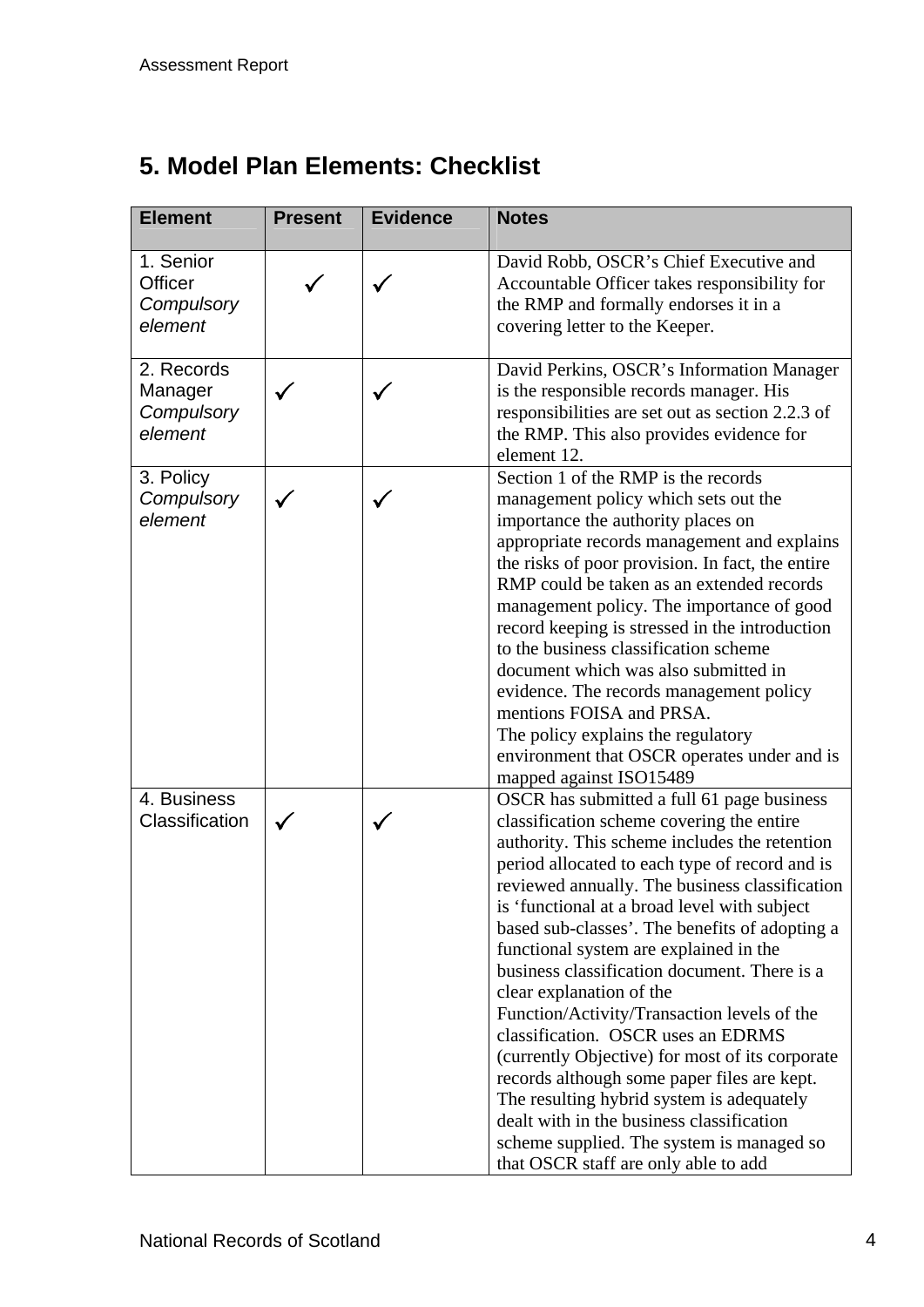|                                                         |  | documents and records to files at the lowest<br>level. This is a good way of maintaining the<br>integrity of the structure.<br>It is not thought that any of OSCR's<br>functions are carried out by a third party.                                                                                                                                                                                                                                                             |
|---------------------------------------------------------|--|--------------------------------------------------------------------------------------------------------------------------------------------------------------------------------------------------------------------------------------------------------------------------------------------------------------------------------------------------------------------------------------------------------------------------------------------------------------------------------|
| 5. Retention<br>schedule                                |  | As well as being an integral part of the<br>business classification OSCR has supplied a<br>separate retention schedule as Annex D to the<br>RMP.<br>For the most part OSCR has adopted the<br>National Archives' retention schedule<br>guidance.                                                                                                                                                                                                                               |
| 6. Destruction<br>Arrangements<br>Compulsory<br>element |  | There is an explanation of how both<br>electronic and paper records are routinely<br>destroyed. The RMP picks up on the<br>importance of destroying backups and other<br>copies. However there is no detailed<br>explanation of how this is done. Protect and<br>Restricted paper records are destroyed by an<br>outside contractor ShredAll with whom<br>OSCR has a contract. As evidence of this the<br>Keeper has been supplied with a ShredAll<br>destruction certificate. |
| 7. Archiving<br>and Transfer<br>Compulsory<br>element   |  | OSCR has a MoU with the NRS for<br>permanent preservation of records. This is<br>confirmed by NRS client managers. Transfer<br>to the NRS Digital Archive has not yet<br>started.                                                                                                                                                                                                                                                                                              |
| 8. Information<br>Security<br>Compulsory<br>element     |  | Much of the RMP speaks of the importance of<br>securely processing and storing records<br>(particularly section 3). OSCR has supplied<br>their Information Risk Policy as evidence.                                                                                                                                                                                                                                                                                            |
| 9. Data<br>Protection                                   |  | OSCR supplied its staff data protection policy<br>in evidence. There is also a published privacy<br>policy http://www.oscr.org.uk/homepage-<br>links/data-protection-and-privacy-policy/<br>which instructs the public how to make<br>subject access requests. There is similar<br>guidance related to FOISA.<br>OSCR's registration number with the<br>Information Commissioner does not appear to<br>be supplied, but that is not essential.                                 |
| 10. Business<br>Continuity<br>and Vital<br>Records      |  | An explanation of disaster recovery,<br>revolving back-up tapes held off site has been<br>supplied as part of the RMP – section 3.6. In<br>the same section vital records have been listed                                                                                                                                                                                                                                                                                     |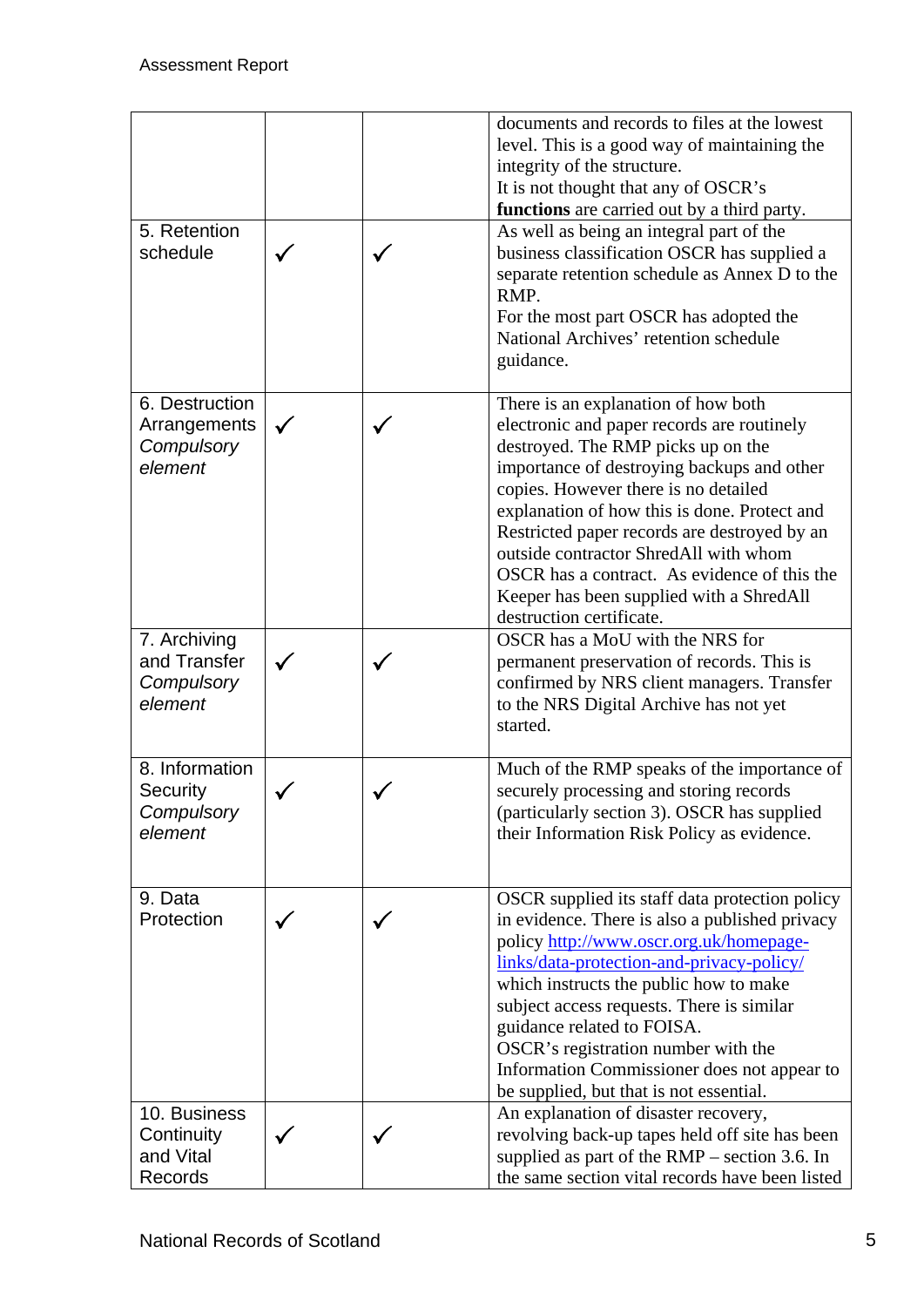|                                                                      |  | and seem reasonable.                                                                                                                                                                                                                                                                                                                                                                                                                                                                                                                                                         |
|----------------------------------------------------------------------|--|------------------------------------------------------------------------------------------------------------------------------------------------------------------------------------------------------------------------------------------------------------------------------------------------------------------------------------------------------------------------------------------------------------------------------------------------------------------------------------------------------------------------------------------------------------------------------|
| 11. Audit trail                                                      |  | Objective provides an audit trail for OSCR's<br>electronic corporate documents provided that<br>staff follow naming convention and version<br>control policies. OSCR has supplied its staff<br>guidance note How to use Version control in<br>Objective, E-mail management policy and<br>enforcement strategy and Document naming<br>conventions.<br>An Audit Trail Settings workflow chart has<br>been included as Annex E.<br>The very small number of paper files held by<br>the authority are referenced in Annex F.                                                     |
| 12.<br>Competency<br>Framework<br>for records<br>management<br>staff |  | The responsibilities of the Information<br>Manager are given in section 2.2.3 of the<br>RMP. Staff training is mentioned, but not<br>detailed.                                                                                                                                                                                                                                                                                                                                                                                                                               |
| 13.<br>Assessment<br>and Review                                      |  | The RMP will be reviewed annually.<br>2.2.3 of the submitted records management<br>plan allocates the following responsibility to<br>the Information Manager (see Element 2):<br>Co-ordinating annual review of the Records<br>Management Policy and retention schedules.                                                                                                                                                                                                                                                                                                    |
| 14. Shared<br>Information                                            |  | OSCR publishes data sharing agreements<br>publically on its website. However,<br>inspecting one such at random OSCR/Care<br>Commission, governance of records does not<br>seem to feature as a subject heading.<br>The Keeper has been advised that the OSCR<br>Engagement Team is reviewing MOU's with<br>partner organisations and have been advised<br>that records governance should be considered.<br>The Keeper asks that he be kept up to date in<br>this respect and be given sight of any new<br>MOU (redacted if necessary) to keep OSCR's<br>PRSA record updated. |

## **6. Keeper's Summary**

Elements *1 - 14* that the Keeper considers should be in a public authority records management plan have been properly considered by the **Office of the Scottish Charity Regulator**. Policies and governance structures are in place to implement the actions required by the plan.